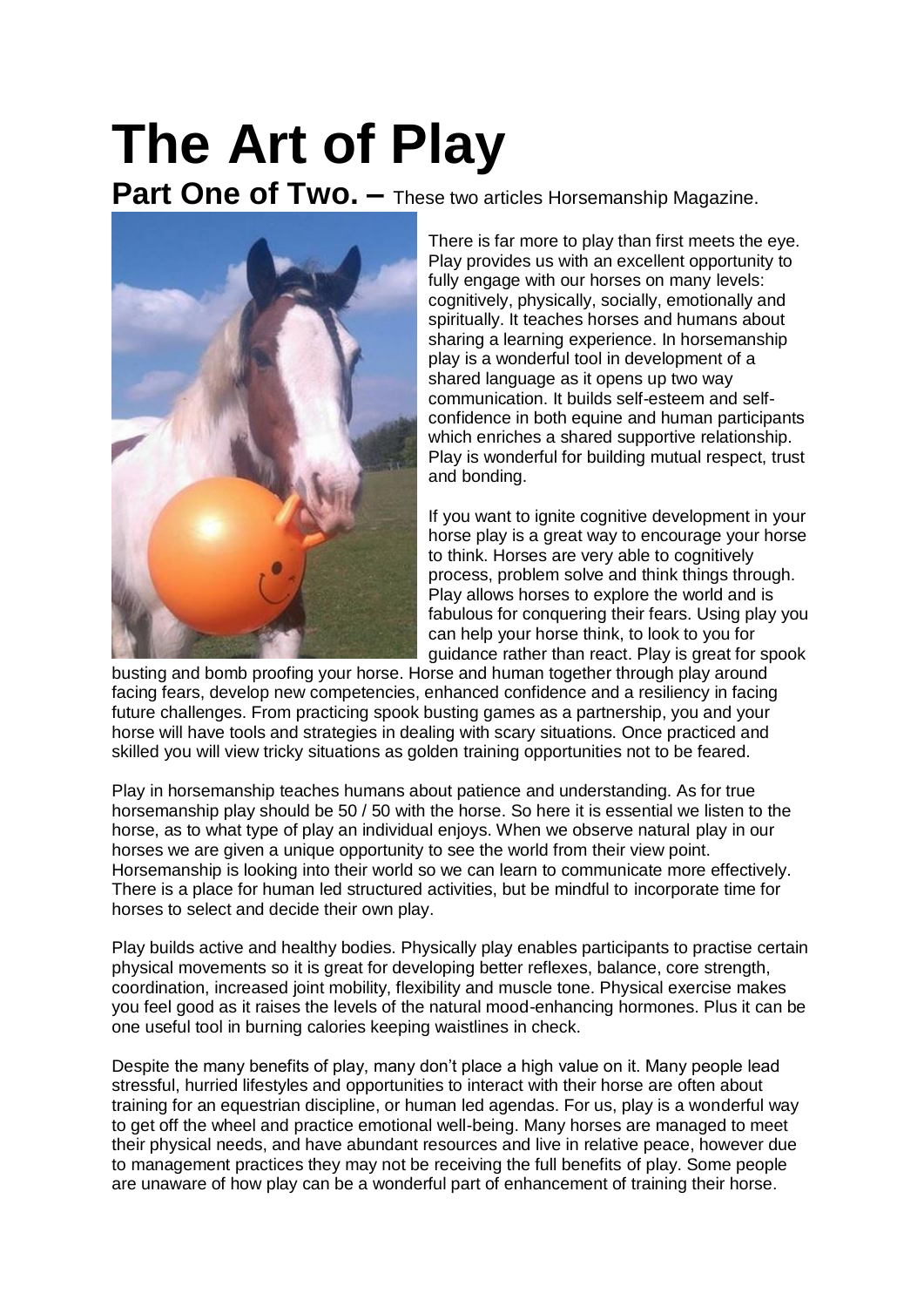Play is so important to optimal equine development. It helps horses to adjust to schooling as it enhances learning readiness and learning behaviours. Through play horses develop emotional maturity and the ability to concentrate. Exploration is the heart of play and it is the ignition to curiosity and problem-solving skills.

Too many of us get hung up on being serious with our horses. Letting your hair down, laughter and joy in play is a wonderful way to spend time with your horse. Play should be a cherished part of horsemanship. It sets you up for a meaningful close bond and friendship with your horse. It is sociable, rewarding, motivating and sets us up for success mentally, physically, socially and emotionally. Most of all play is fun.

## **The Art of Play**

### **Part Two**

Play is a lifetime need for both horses and humans. Just think about the proverb "All work and no play makes Jack a dull boy" It means a life without play becomes boring. Two legs or four, life should be about having fun. Yet how easy is it to get hung up on being serious with our horses and not engaging in fun play? In this article I am going to touch on the types of play you can tap into for use in horsemanship.

#### **Horses Playing Together**

Horses often engage in boisterous play. It is a very natural thing for horses to do. Humans can humanise the behaviour and see it as squabbling or something negative and often horses are separated because the human is fearful of injury to one or both horses. However there is no malice or conflict going on. It is normal healthy behaviour. It is deeply encoded into your horse's ancient DNA. One aspect of this play is about practicing survival moves.

Horses rarely injure each other during play as the herd is a co-dependency structure. There are rules and manners to be observed in equine natural play and horses rarely overstep the mark. Play crosses social hierarchies, it is the time you will see mutual agreed fun between individuals in the herd no matter difference in hierarchy. It is about fun, communication and give-and-take. However there are cases of horses that are not socially herd adjusted where play can get out of hand. (This is more of mans' making by how that horse was raised and managed.) Play actually strengthens bonds in the herd and is often about testing each other. This testing is herd etiquette and helps to establish boundaries to prevent confrontations within the herd. This play helps strengthen and stabilize the herd and pair bonds. All horses are born with a desire to play that gets developed through herd etiquette and language. Through play horses learn the skills of communication, intent, energy shift, breathing patterns and body language. Some play is like a dance. Not all natural play with horses is boisterous some is very gentle and subtle. Herd play only occurs when horses feel safe and are relaxed. Any perceived danger or threat play will instantly stop. So time spent watching how horses play is very important. A lot of natural horsemanship groundwork taps into natural play, the rituals, language and etiquette.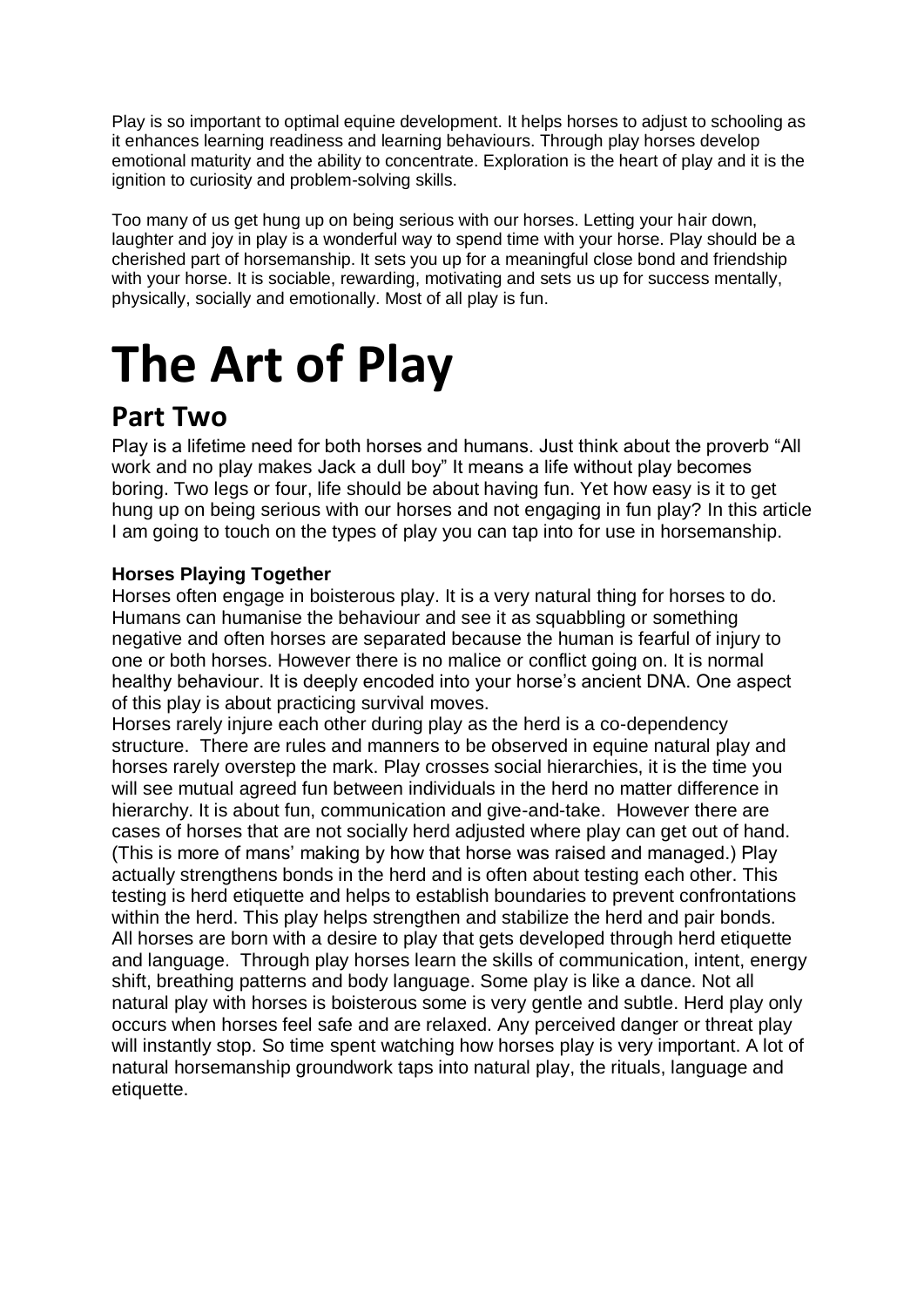#### **Playing with Objects**



Horses by nature are inquisitive and curious. They love to explore and learn. So playing with objects is a very natural behaviour. It is how they learn about the world around them. This type of play can be extended to problem solving and interactive play with others with an object. However if the objects are available 24 x 7 the horse will become bored with the objects and no longer play with them. So keep toys somewhere safe and bring them

out only for play sessions. Ensure the toys you give your horse are suitable and safe and that you supervise play with objects. Some horses love toys they can pick up with their teeth. Others like toys like a big ball they can nudge, kick and chase. Others like toys they can stand on and paw. Some like toys that encourage them to think through problems. Some horse love to explore the contents of a box, unpacking items. Others will play with water from the hose. Some love the challenge of trying to negotiate new obstacles. It is about getting creative with playing with objects. This type of play can lead into the sport of horse agility.

#### **Walking and Exploring Together**



Wild horses walk miles every day. It is probably one of the most natural activities you and your horse can enjoy together. It is totally different to walk with your horse than to ride it. It has a totally different feel and energy. The connection is different too. It's a difficult one to nail exactly into words but I will try. I am not talking about general leading for day to day purposes of moving from field to yard. I am talking about setting out for a walk together, the purpose to enjoy each other's company. You go together as a partnership, you and your horse, a little herd of two. Once you and your horse have mastered basic ground skills, you are ready to step out and enjoy going on walks together. It enables you to put your ground skills into practice; it reinforces them in a practical way. Remember that groundwork games are based on the language of the herd, etiquette and natural play. So this is putting into practice natural play in the

activity of walking together as horses would do. On walks you learn about each other. As you will come across difficult situations that are opportunities in works clothing to build confidence, mutual trust and strengthen your bond. So you grow your worlds together. If you are a dog owner how many miles per week must you clock up walking your dog? To start with try to clock up 30% of those miles with your horse; then reflect on the benefits. My Merlot was the first horse I discovered this delightful pleasure. We would often stroll off together for a walk. This is very gentle and on route there are opportunities to play, social interaction and natural treats for your horse to enjoy.